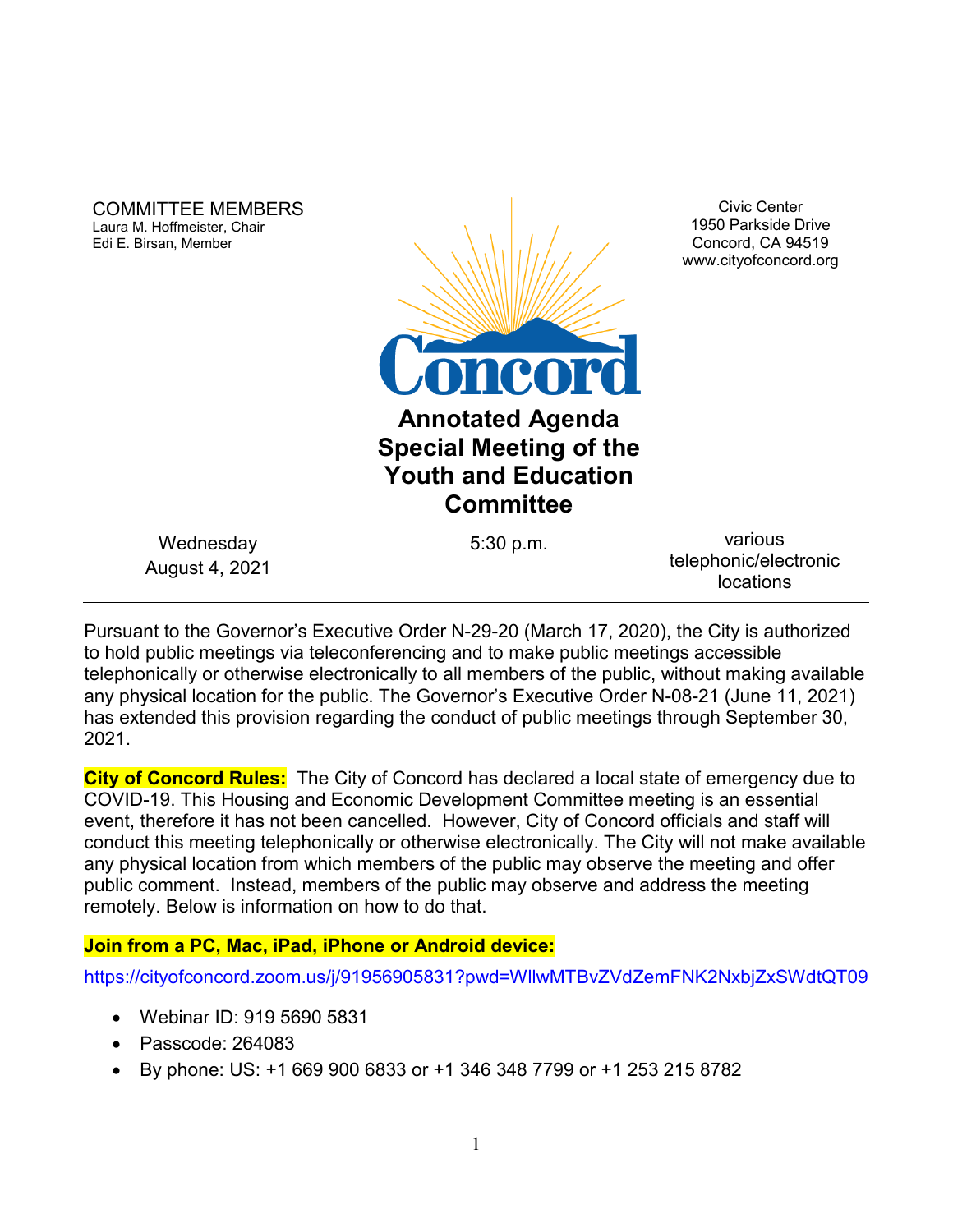# **How to Submit Public Comments:**

Written: All comments received **before 3:00 pm the day of the meeting** will be posted on the City's website as "Correspondence" under the agenda item and provided to the H&ED Committee prior to the meeting.

- Email comments to [cityclerk@cityofconcord.org.](mailto:cityclerk@cityofconcord.org)
- Please identify your comment as Agenda Item No. 2.a.

# **To Participate in Public Comment During the Meeting:**

Staff Reads Your Comments Aloud: **When the Mayor opens the public comment period for Agenda Item No. 2.a**, please email your comments to [cityclerk@cityofconcord.org.](mailto:cityclerk@cityofconcord.org) Prominently write "Read Aloud at Meeting" at the top of the email and your comments will be read into the record (not to exceed three minutes at staff's cadence). Comments received outside of the public comment period for the relevant item will not be read aloud but will be inserted into the meeting record.

Live Remote Public Comments: Members of the public may submit a live remote public comment via Zoom video conferencing. Download the Zoom mobile app from the Apple Appstore or Google Play. If you are using a desktop computer, you can test your connection to Zoom by clicking [here.](https://www.zoom.us/join) Zoom also allows you to join the meeting by phone.

• From a PC, Mac, iPad, iPhone or Android:

<https://cityofconcord.zoom.us/j/91956905831?pwd=WllwMTBvZVdZemFNK2NxbjZxSWdtQT09>

- Webinar ID: 919 5690 5831
- Passcode: 264083
- By phone: US: +1 669 900 6833 or +1 346 348 7799 or +1 253 215 8782
	- Speakers will be asked to provide their name and city of residence, although providing this is not required for participation.
	- Each speaker will be afforded up to 3 minutes to speak.
	- Speakers will be muted until their opportunity to provide public comment.

When the Chair opens the comment period during Agenda Item No. 2.a, please use the "raise hand" feature (or press \*9 if connecting via telephone) which will alert staff that you have a comment to provide.

**1. ROLL CALL -** All present

#### **2. REPORTS**

The public is entitled to address the Committee on items appearing on the agenda before or during the Committee's consideration of that item. Each speaker will be limited to approximately three minutes. Please see "How to Submit Public Comments" above.